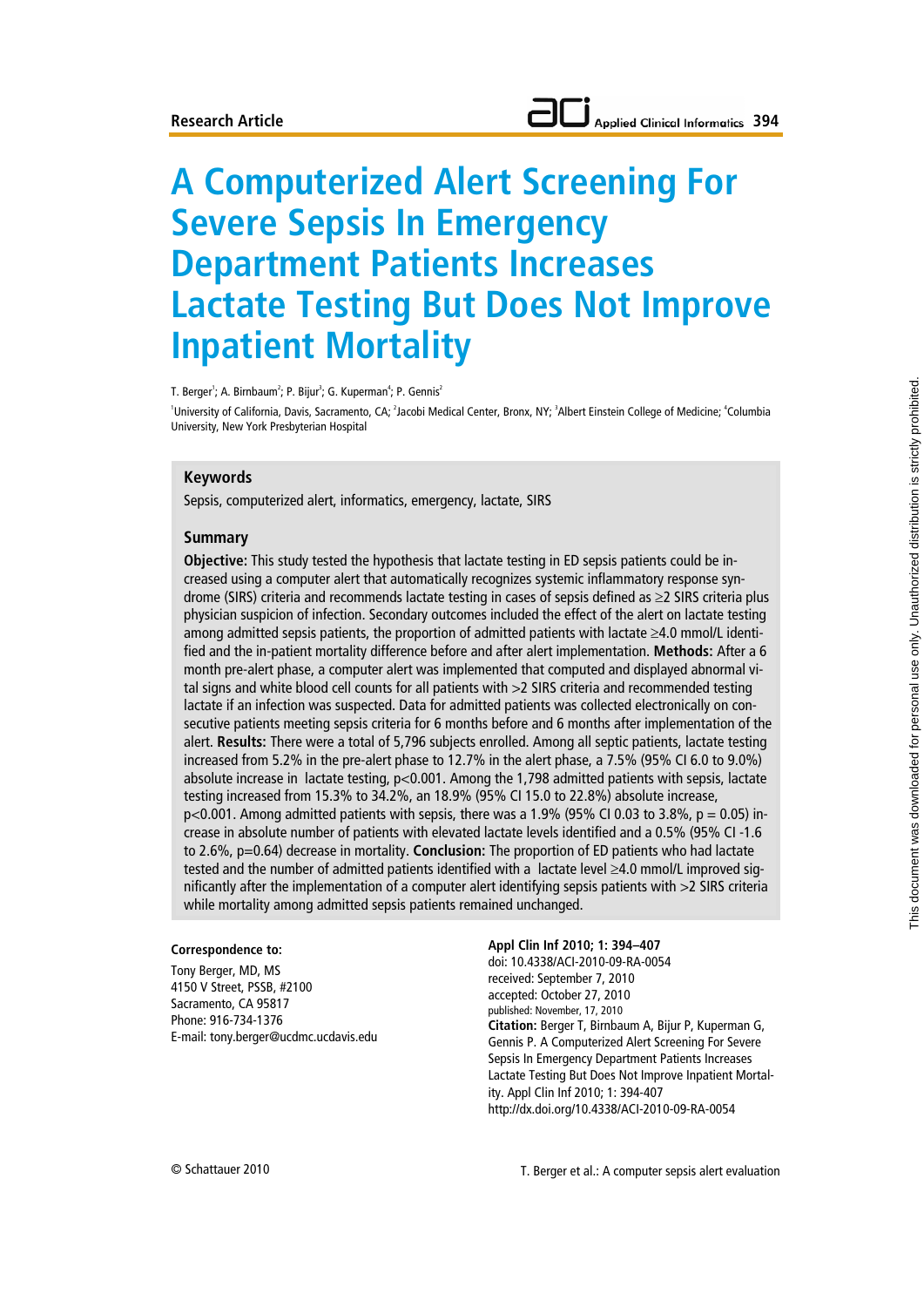# **Introduction**

### **Background**

Sepsis is a major health concern with a substantial impact on health care utilization in the US [1]. Sepsis is the systemic spread of an infection with manifestations such as fever, tachycardia, tachypnea and an acute elevation in white blood cell count. As sepsis progresses, severe sepsis, defined as infection with acute organ dysfunction without persistent hypotension, may develop. The diagnosis of severe sepsis is supported by evidence of acute failure in one or more of a number of organ systems during times of stress related to infection. One commonly used biomarker is serum lactate, which is a surrogate for metabolic dysfunction and decreased organ tissue perfusion [2-7]. Septic shock, the most serious degree of disease, is sepsis with persistent hypotension (mean arterial blood pressure <65 mmHg) despite aggressive efforts at fluid resuscitation (20 to 30 cc/kg intravenous crystalloid fluid challenge). Severe sepsis and septic shock account for approximately 571,000 annual U.S. Emergency Department (ED) visits and 215,000 deaths [1].

Severe sepsis is more challenging to diagnose than septic shock in the ED largely because of the lack of blood pressure abnormalities [5]. Therefore it is important to utilize lab tests to assist in recognition of organ dysfunction in septic patients who are not hypotensive. Hyperlactatemia (serum lactate ≥4.0 mmol/L) is associated with an increased risk of short-term mortality in emergency department (ED) patients with suspected infection and has been found to herald poor clinical outcomes in patients with infections regardless of blood pressure [3, 5-7]. During systemic infection, hyperlactatemia is believed to be caused by decreased end-organ perfusion, leading to anaerobic glycolysis and lactate accumulation [7-11]. As such, serum lactate is an important biomarker for detecting organ dysfunction in severe sepsis.

Recently, early goal directed therapy (EGDT) has emerged as a validated protocol, recommended by the Surviving Sepsis Campaign to treat patients with severe sepsis or septic shock. Implementation of EGDT has demonstrated significant improvements in survival at 28 and 60 days and a 34.4% relative reduction in in-hospital mortality [4, 12-16]. The guidelines recommend a 6 hour care bundle in the emergency department with resuscitation measures based on optimizing hemodynamic parameters of central venous pressure and mean arterial pressure as well as the central venous oxygen saturation  $(SevO<sub>2</sub>)$  [4]. A recent study has demonstrated that in-hospital mortality was not significantly different among ED patients with septic shock randomized to testing and optimizing lactate clearance to at least 10% within 6 hours when compared to optimizing  $ScvO<sub>2</sub>$  to at least 70% using costly invasive central venous catheters. The results of this study advance our understanding of the use of serum lactate levels in the care of patients with septic shock, highlighting its use as a diagnostic test and as a guide to resuscitation [17].

Despite the demonstrated advantages of EGDT, evidence suggests that ED implementation of this therapy remains inconsistent. A national survey of ED directors and nurse managers reported identification of patients with sepsis to be one of the most commonly cited barriers to implementation of EGDT in the ED [18]. Measurement of lactate is of great importance for identification of severe sepsis in ED patients with suspected infection who do not have persistent hypotension.

The challenge associated with detecting severe sepsis in ED patients can potentially be addressed by adapting computerized technology that already exists in the ED. The work flow of most ED physicians is tied to computer work stations where a variety of clinical patient data are brought together and made available. Clinical decision support (CDS) is a form of information system designed to improve clinical decision making by providing computer guidance to clinicians at the point of care [19]. For the identification of sepsis, CDS systems can synthesize data from vital signs and lab tests already collected electronically and physicians can be prompted to order a lactate level if certain criteria are met.

A recent systematic review of over one hundred studies of CDS systems found that 64% of 97 studies on the effect of CDS on practitioner performance demonstrated improved diagnosis, preventive care, disease management and drug management [20]. Among these studies, a number were carried out in the ED, but none examined the ability of CDS to assist in screening patients for severe disease by incorporating vital signs, lab data and physicians' clinical judgment [21-31]. ED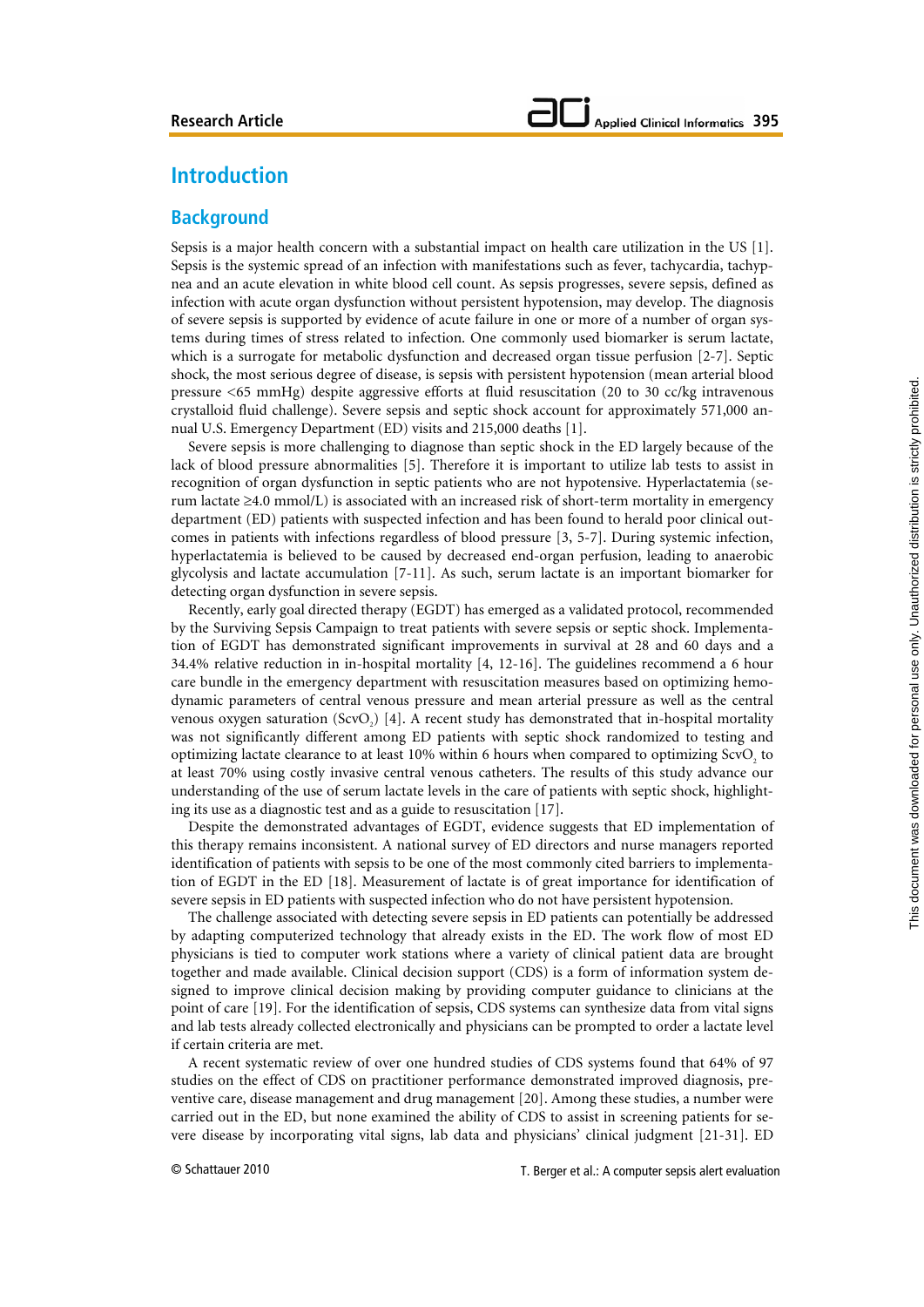care, by its very nature, lends itself to cognitive errors due to high volumes of severe acuity patients, a need for rapid and concise decision making and limited staff. Therefore CDS may be particularly valuable in this environment.

The primary goal of this investigation was to determine if the addition of a sepsis alert to a computer provider order entry (CPOE) system could improve the test rate for serum lactate used to screen for severe sepsis in ED patients presenting with sepsis.

# **Methods**

### **Design**

The study used a quasi-experimental pre-post interventional design. Data on the proportion of ED sepsis patients with serum lactate testing performed during their ED stay was collected in six-month periods before and after the implementation of an automatically generated computerized alert reminding clinicians to order a serum lactate for patients meeting criteria for sepsis. Data were collected from 2/15/09 through 2/14/10. The study received an expedited approval by the institutional review board of the Albert Einstein College of Medicine (AECOM).

### **Selection of participants**

Computerized records of all visits by ED patients were included in the study if patients met the following criteria: age 19 years and older with sepsis defined as meeting two or more systemic inflammatory response syndrome (SIRS) criteria [temperature >38°C or <36°C; heart rate >90 beats per minute; respiratory rate >20 breaths per minute; white blood cell count >12,000 cells/mm<sup>3</sup> or <4000 cells/mm<sup>3</sup>, or >10% immature bands], and clinical suspicion of infection. Subjects could be included more than once as the study was designed specifically to evaluate clinician response to the computerized alert. Three of the four principal investigators (TB, AB and PG) were working clinically at the study site during the course of the project. Data collected during their ED shifts were included as they were not directly involved in ordering of laboratory tests during the study period and typically discussed medical management with residents after labs were ordered. Furthermore, the identity of the study investigators and the purpose of the alert were not public knowledge.

# **Setting**

The study was performed at an urban ED, Jacobi Medical Center, a tertiary care level 1 trauma center with an established EM residency program and an annual adult volume of 70,000. The ED has a common commercially available CPOE system called Quadramed CPR™ that allows for automated electronic ordering of lab and radiologic testing, drug ordering, results retrieval and site specific modification of order entry, alert development and results display. Vital signs are entered directly into the system by the ED triage nurse. All lab results, including complete blood count results are entered by lab staff at the time of reporting. The only vital signs evaluated for study entry were those collected at ED triage and the lab results used were the first obtained in the ED. All lab results utilized in this study were extracted from the CPOE system only when the electronic time stamp associated with the results fell between the time of ED triage and the closure of the ED chart ensuring that they were ordered and reported during the ED visit. All lab tests utilized for this study were run in the hospital's clinical lab and lactate blood specimens were drawn from venous samples into gray top tubes specifically designed to inhibit glycolysis and false elevations in serum lactate levels. Lactate samples are not routinely transported on ice as they are immediately sent to the lab via the pneumatic tube system.

### **Intervention**

An IT consultant developed a CDS alert, working in concert with the study authors, which was incorporated into the ED CPOE system. This alert presented ED clinicians with a prominent mes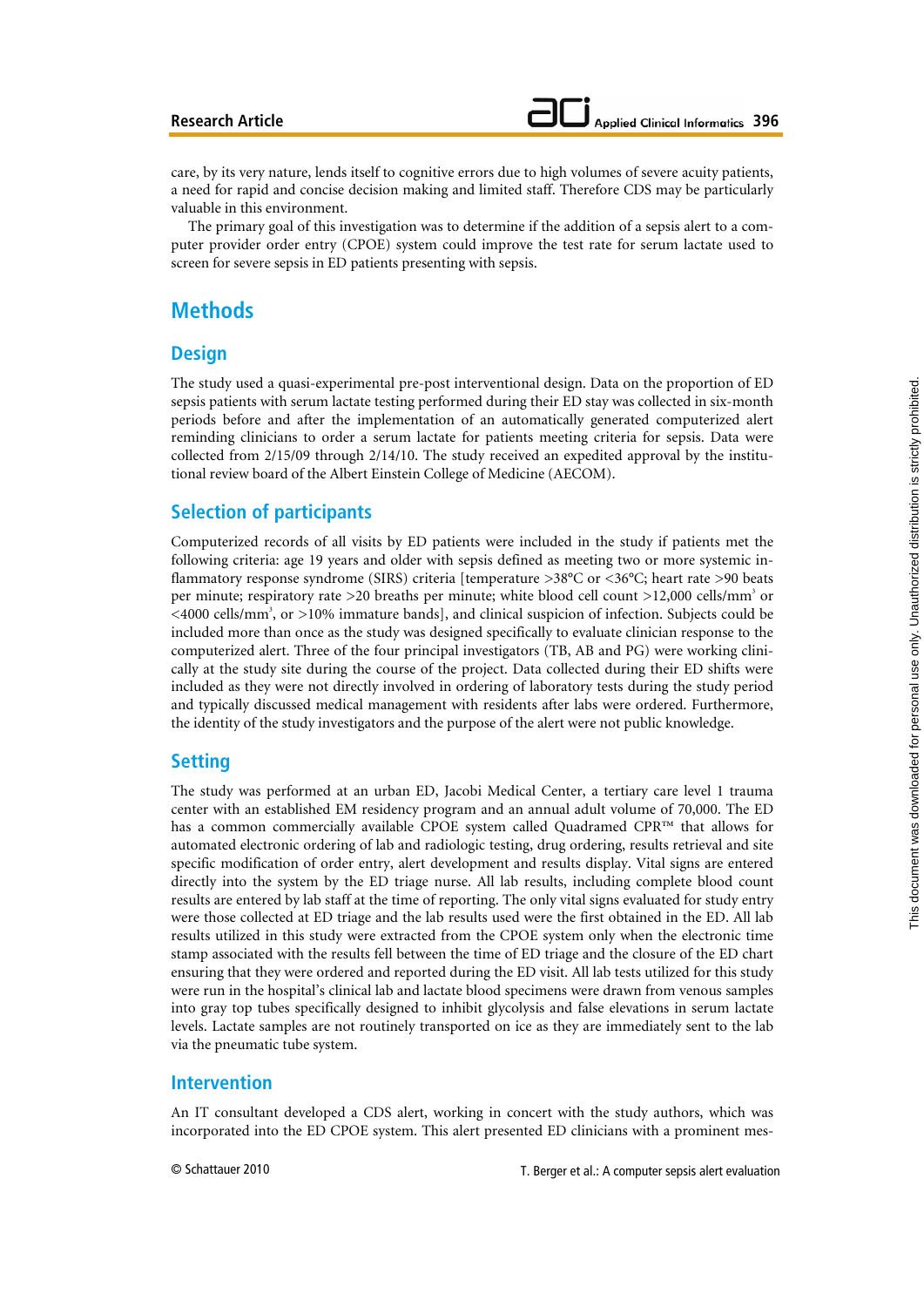sage if patients met SIRS criteria based on the electronically entered triage vital signs and white blood cell (WBC) count, stating: "Alert: This patient may have severe SEPSIS. Consider ordering a LACTIC ACID LEVEL if you suspect infection." This message was followed by the specific vital signs and, if appropriate, the WBC count obtained by the CDS from the electronic record ( $\blacktriangleright$  Figure 1). The alert was immediately triggered when SIRS criteria were met and remained on display for the duration of the patient's ED stay. The purpose of the alert was to encourage the appropriate ordering of lactate levels to screen sepsis patients for the presence of severe sepsis. If the alert was triggered for a non-septic patient and a lactate was tested, the lactate level would presumably be sufficiently low enough to preclude aggressive EGDT intervention. The alert was not powered to detect sepsis in patients without SIRS criteria, therefore those patients' lactate screening was not influenced by a CDS intervention. There were no other efforts made by the research group or clinical department to increase lactate screening at the institution during the study period.

### **Methods of measurement**

### **Sepsis**

Sepsis was defined as the presence of two or more SIRS criteria plus suspected infection. In order to identify patients with SIRS criteria in both phases of the study, temperature, respiratory rate and heart rate were obtained automatically by the CDS system from the triage vital signs. The WBC count was automatically retrieved from the electronic documentation of lab results. To obtain clinician suspicion for infection, the closure procedure for all electronic ED charts was configured by the IT department with a mandatory query asking the treating provider: "Do you suspect that this patient has an infection? (yes/no)". The query, in fact, had no impact on the alert and was included at the closure of each ED chart to capture and 'tag' every patient who was suspected of having an infection. This provided the authors with a denominator of ED patients with the common element of suspected infection necessary to consider sepsis as a potential concern in the ED. Then every patient with a suspected infection was screened retrospectively for SIRS criteria and those with both suspected infections and SIRS criteria comprised the sepsis cohort analyzed in the study. The query was placed at the closure point of the ED chart because this was the only point during ED care that this data element could be universally captured for all study patients. ( $\blacktriangleright$  figure 2). All clinicians in the department were asked by email, prior to the study period, to respond to the query with "yes" only if they suspected that an acute infection was associated with the chief complaint for the patient's ED visit.

### **Outcomes**

The primary outcome measure was the proportion of ED sepsis patients with lactate tested in the two periods. Patients meeting SIRS criteria with an affirmative response to a physician query regarding suspected infection were identified and the presence or absence of an ED lactate test was retrieved from electronic patient data. Only the first serum lactate level obtained in the ED prior to closure of the ED chart for either admission or discharge was included in the study.

Secondary outcomes included the proportion of admitted patients with sepsis who had a serum lactate level obtained before and after implementation of the alert, the in-patient mortality among all admitted patients with sepsis and the proportion of admitted sepsis patients who had a serum lactate ≥4.0 mmol/L identified in both phases of the study. Admission data were obtained by query of the electronic ED record and mortality data for admitted patients were provided separately by the medical records department.

The decision was made to separately assess the effect of the alert on the admitted subgroup based on the assumption that these patients were likely to be the group with more serious infections who would derive the most benefit from lactate testing and recognition of severe sepsis within the 6 hour window for aggressive care. Thus, separately quantifying the response to the alert for admitted patients was considered an important part of the analysis. Mortality data was not available for discharged patients.

The difference in the proportion of patients with serum lactate  $\geq 4.0$  mmol/L among admitted patients was measured because increasing the identification of severe sepsis has the potential to lead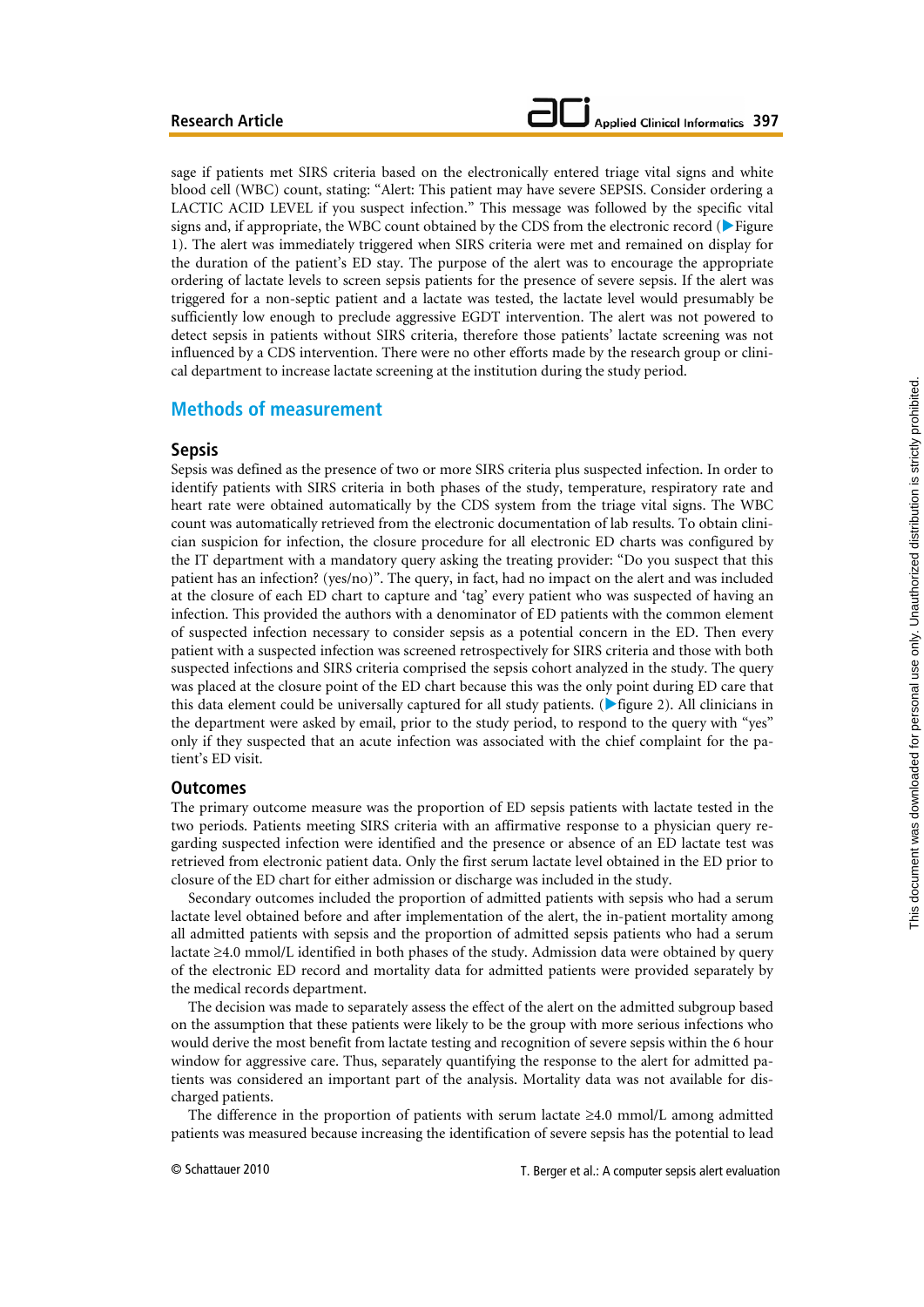to increased EGDT performance in patients who might otherwise have entered the hospital with the extent of their disease undetected and less than optimal clinical care provided in the ED.

Mortality is reported as an outcome among admitted patients to demonstrate whether an improvement in process (lactate ordering) can translate into a measurable change in clinical outcomes. This outcome was chosen based on the assumption that increased lactate testing may increase the number of patients identified with severe sepsis and thus lead to an increase in EGDT performance and a decrease in mortality among patients with severe sepsis.

### **Data collection and processing**

Data were collected by the IT and medical records departments of the institution and reports were sent in Microsoft Excel spreadsheet format via secure electronic transfer.

#### **Data analysis**

All statistical analysis was performed using STATA version 10, (College Station, TX). Descriptive statistics were calculated to characterize the samples in the two time periods. Differences in percentages of reported outcomes between pre and post intervention phases were reported with 95% confidence intervals. Chi square tests were used to compare the percentages between the two periods. Normally distributed continuous variables were compared using t-tests taking into account equality of variance and non-normally distributed continuous variables were compared using Mann Whitney U tests. Binary variables were also compared using chi square tests.

### **Results**

5,796 subjects met SIRS criteria and had suspected infection during the study period. These subjects were defined as having sepsis and comprised our main study sample. 1,798 of these 5,796 patients were admitted to the hospital. Characteristics of study subjects are presented in  $\blacktriangleright$  table 1.

As shown in  $\blacktriangleright$  table 2, ED lactate testing increased significantly after implementation of the alert in all patients and in the subset of patients who were admitted to hospital. The magnitude of the change was greater for hospitalized patients, than for the entire group of patients. The absolute increase pre and post-alert in lactate orders was 18.9% for hospitalized patients and 7.5% for all patients. The proportion of sepsis patients who had lactate levels obtained in the ED for each month of the study is presented in  $\blacktriangleright$  figures 3 and 4. The proportions of lactates obtained for patients who were admitted are shown in  $\triangleright$  figure 4.

After implementation of the alert, screening for severe sepsis increased the absolute number of patients identified with hyperlactatemia from 33 to 54. However the proportion of patients who had their lactates tested and had elevated lactates decreased from the pre-alert to the alert phase of the study as shown in Table 3 due to the increased number of patients tested in the alert phase.

Fifty-two of 908 admitted patients with sepsis died (5.7%) during the pre-alert phase compared with 46 of 890 (5.2%) during the alert phase, a 0.5% (95% CI -1.6 to 2.6%,  $p = 0.64$ ) absolute decrease in deaths.

## **Discussion**

Results of this study demonstrate that implementation of an emergency department CDS alert was associated with improved clinician adherence to sepsis screening guidelines as measured by increased testing of serum lactate. This effect was obtained in the absence of any specific lectures, emails or conferences aimed at increasing ED sepsis screening. The effect was small and this was likely due to the absolute lack of implemented education interventions or clinical reminders in the ED to support the alert.

The CDS alert was most effective at increasing the absolute percentage of ED lactate ordering among patients admitted to the hospital with sepsis. The results suggest that clinicians may have incorporated clinical judgment in their response to this alert and that alerts of this type may have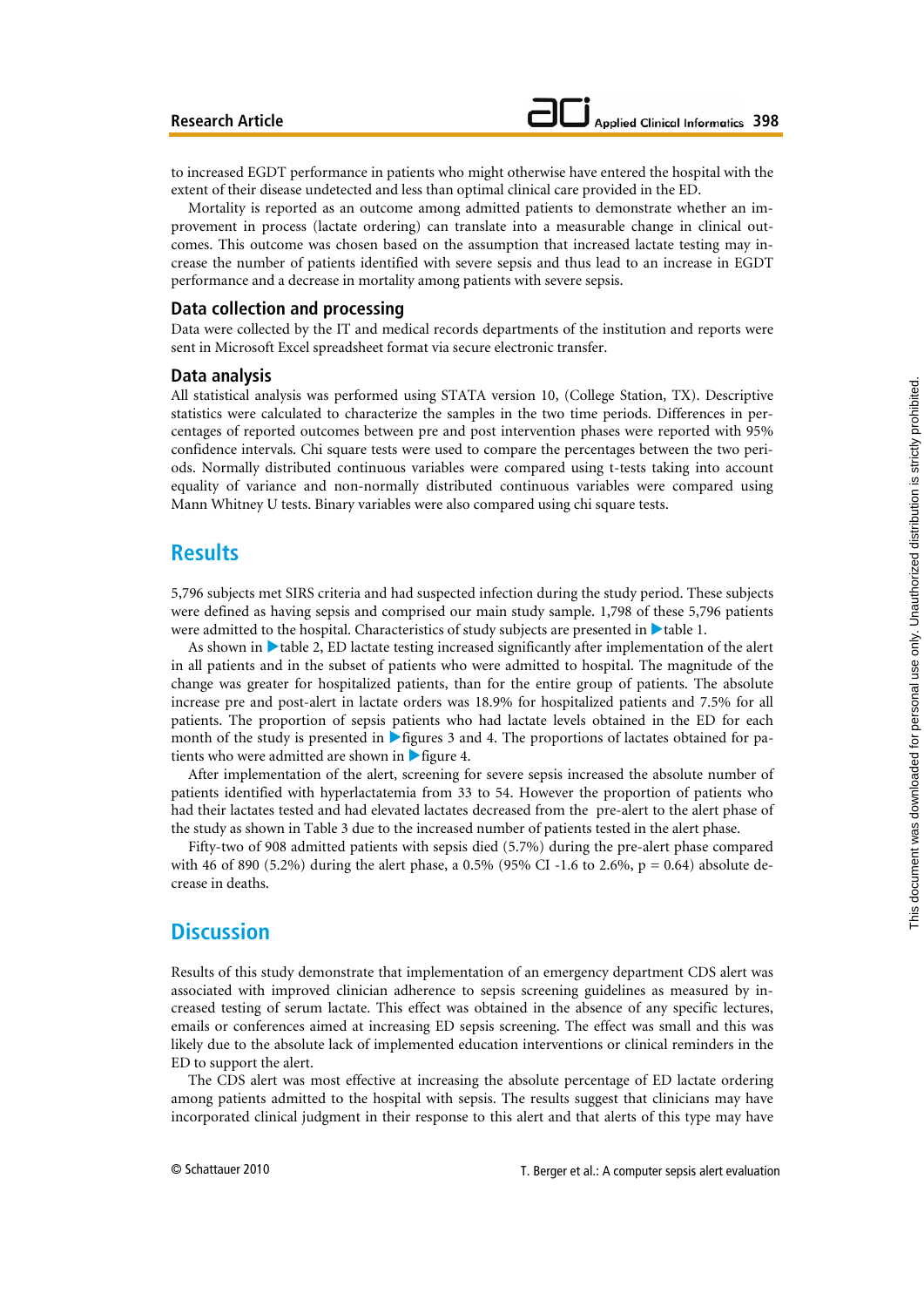This document was downloaded for personal use only. Unauthorized distribution is strictly prohibited.

This document was downloaded for personal use only. Unauthorized distribution is strictly prohibited.

### **Research Article**

the greatest impact when they are most necessary in the sickest patients. It is also important to note that the alert's effect did not decrease over the 6 month alert phase. ( $\blacktriangleright$  figures 3 and 4).

The absolute number of patients with elevated lactate levels was higher in the alert phase of the study. However the proportion of patients tested who had high lactate levels was lower in the alert phase. This reflects the trade-off between the ability to uncover occult severe sepsis through utilization of an alert to increase lactate testing as a screening tool versus the expense of testing a greater number of lactate levels among ED patients with sepsis. The mortality benefit of EGDT in the treatment of patients with severe sepsis may make it worthwhile to cast a wide net and screen patients liberally to identify those who qualify for enrolment.

Despite the increase in lactate testing, alert implementation was not associated with a reduction in sepsis mortality in the study. There are several possible explanations for this. First, despite the increase in lactate testing, the rate of testing was low in both phases of the study, thus limiting its potential impact on mortality. Secondly, the initiation of EGDT is unknown following identification of elevated lactate levels. The assumption that increasing early lactate testing as a screening tool in the ED would be expected to increase the number of patients with severe sepsis identified and, thus increase the number of patients who would benefit from EGDT may not be correct. This study was not designed to measure the influence of the CDS intervention on EGDT performance in the ED. However, this is a direction for future studies and is the next logical step in evaluating the overall clinical impact of CDS implementation to improve ED severe sepsis management.

This study brought together evidence based clinical methodology for sepsis screening and attempted to use the CPOE system to enhance awareness of sepsis as a potential syndrome in patients with SIRS criteria. This study utilized an automatic alert because prior studies of CDS systems have demonstrated better performance of systems that automatically prompt clinicians when compared with those that require users to actively initiate the system [20]. The ED is a potential environment that may benefit from CDS implementation. Future work should focus on the ability of alerts to improve EGDT performance and should examine the impact of CDS on clinical response at the point of care to illuminate the effect that the alert has on all aspects of sepsis management. The addition of educational interventions as well as reminders to follow the recommendations of clinical alerts may also be of importance in evaluating the impact of CDS alerts of this kind.

This study contributes to the previous body of work that has demonstrated process improvements in clinical care through CDS alerts and demonstrates the importance of continuing to explore the true clinical impact of electronic decision support in the ED.

### **Limitations**

This study had several important limitations. First, there was no randomization. Randomization of this type of intervention by individual patients was not considered feasible due to the likelihood of a contamination effect of an alert so ubiquitously present in the ED. Future studies might address this issue through the use of a multicenter design with cluster randomization, or by randomization of providers within institutions.

The current study design also does not allow for control of secular trends in sepsis management that may have occurred during the study period. The authors were aware of no major shifts in sepsis management in the clinical department during the duration of the study. It is possible that knowledge of the purpose of the study may have influenced clinician ordering behavior. Efforts were made to minimize this by limiting discussion of the purpose of the study and did not provide clinicians with any official guidance on use of the alert.

There was no evaluation of the extent of protocolized care provided to patients during the study period as this was not within the scope of the study. As such, this study was unable to address the effect that the alert may have had on individual components of EGDT for severe sepsis.

The decision was made to inquire about suspected infection electronically at the close of the ED chart because this was the single common point identified at which physician input could be captured. As a result , there was no way to incorporate a documented suspected infection into the alert logic, therefore the alert had to specify that if the clinicians suspected infection, they should check a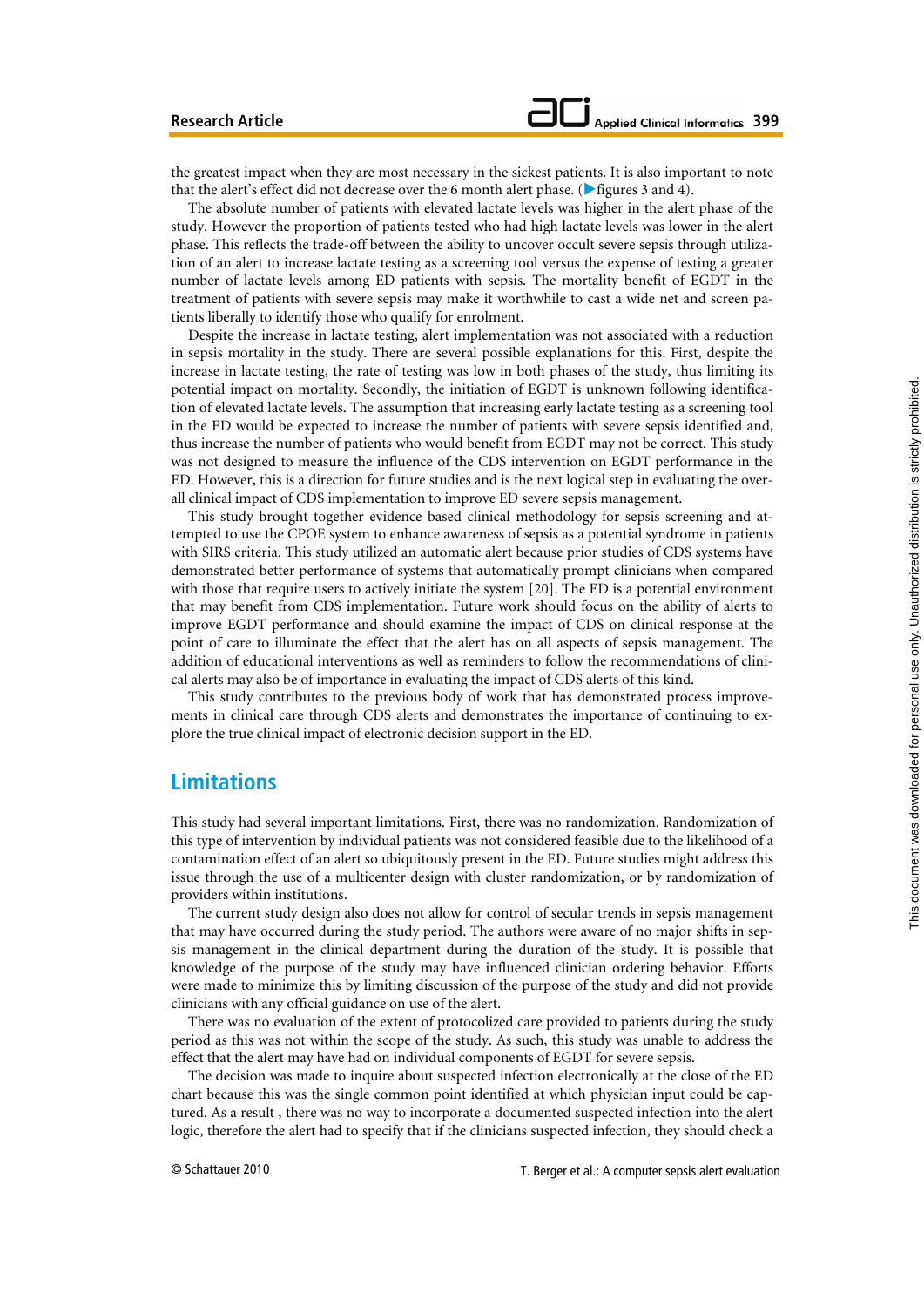lactic acid level.( $\blacktriangleright$  figures 1 and 2). Display of the alert in cases in which SIRS was not related to sepsis may have attenuated the effect of the alert on clinician behavior. An ideal alert of this type would synthesize clinician response to a suspected infection query and limit alert display to only those patients with clinician suspicion for infection.

Finally, the study was conducted in a single hospital. The results (effect of the alert on clinician behavior) may not be generalizable to other sites with different types of practitioners and different baseline compliance with sepsis guidelines.

# **Conclusions**

The results of this study demonstrate the ability of a CDS alert to modestly improve emergency department lactate screening for severe sepsis without showing signs of fatigue over time. Inpatient mortality was not changed by implementation of this alert. The impact of this alert on lactate screening behavior was relatively small and demonstrates the limitations of using alerts of this type in isolation without associated education interventions or clinical reminders.

Future studies should focus on CDS interventions in the ED with an effort to study and improve clinical outcomes through their use and to increase the intervention effect size by including education interventions and reminders.

### **Conflicts of Interest**

None of the listed authors had any financial or personal relationships with any person or organization that might influence or bias the objectivity of the submitted content of this study or its acceptance for publication.

#### **Protection of Human Subjects**

The procedures used in this study have been reviewed in compliance with ethical standards of the responsible committee on human experimentation at AECOM and with the World Medical Association Declaration of Helsinki on Ethical Principles for Medical Research Involving Human Subjects.

#### **Funding Sources**

This publication was made possible by the CTSA Grant UL1 RR025750 and KL2 RR025749 and TL1 RR025748 from the National Center for Research Resources (NCRR), a component of the National Institutes of Health (NIH), and NIH roadmap for Medical Research. Its contents are solely the responsibility of the authors and do not necessary represent the official view of the NCRR or NIH. This research was partially funded by an Empire State ECRIP grant.

#### **Acknowledgments**

Assistance of Freeda George, IT specialist2, Erick Eiting, MD2 and Jeffrey P. Green, MD1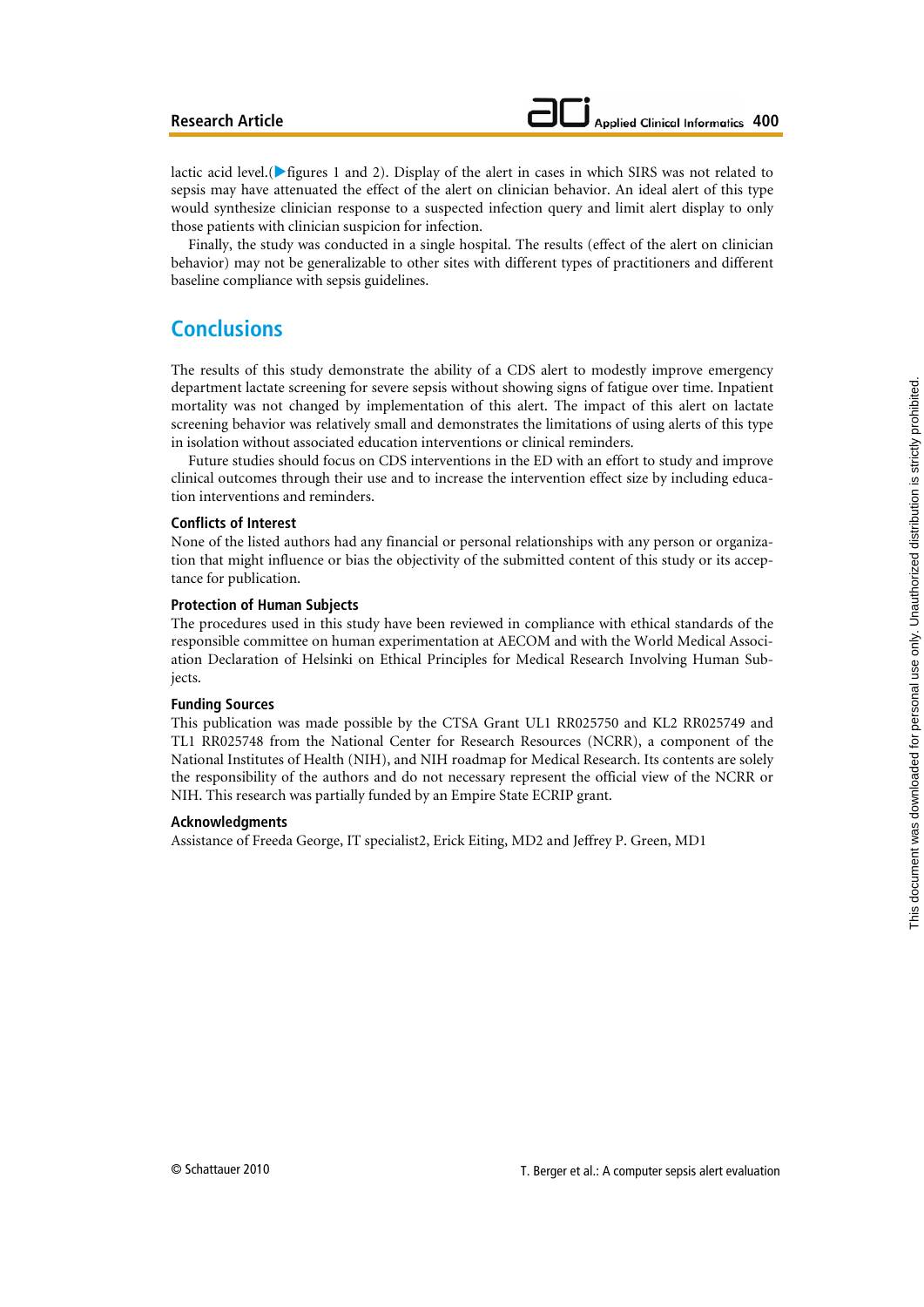| All                | <b>Case Assignments</b>                                                                | <b>Review</b> | <b>Orders</b> | Complete | Sign |
|--------------------|----------------------------------------------------------------------------------------|---------------|---------------|----------|------|
| Laboratory         | 3!                                                                                     | 5             |               |          |      |
| <b>Medications</b> |                                                                                        | 1             |               |          |      |
| <b>Total</b>       | 8!                                                                                     | 6             |               |          |      |
|                    |                                                                                        |               |               |          |      |
|                    |                                                                                        |               |               |          |      |
|                    |                                                                                        |               |               |          |      |
|                    |                                                                                        |               |               |          |      |
|                    |                                                                                        |               |               |          |      |
|                    |                                                                                        |               |               |          |      |
|                    |                                                                                        |               |               |          |      |
|                    |                                                                                        |               |               |          |      |
|                    |                                                                                        |               |               |          |      |
|                    |                                                                                        |               |               |          |      |
|                    |                                                                                        |               |               |          |      |
|                    |                                                                                        |               |               |          |      |
|                    |                                                                                        |               |               |          |      |
|                    |                                                                                        |               |               |          |      |
|                    |                                                                                        |               |               |          |      |
|                    |                                                                                        |               |               |          |      |
|                    |                                                                                        |               |               |          |      |
|                    |                                                                                        |               |               |          |      |
|                    |                                                                                        |               |               |          |      |
|                    |                                                                                        |               |               |          |      |
|                    |                                                                                        |               |               |          |      |
|                    |                                                                                        |               |               |          |      |
|                    |                                                                                        |               |               |          | γ€   |
|                    |                                                                                        |               |               |          |      |
|                    |                                                                                        |               |               |          |      |
|                    | ALERT: This patient may have severe SEPSIS. Consider ordering a LACTIC ACID LEVEL      |               |               |          |      |
|                    |                                                                                        |               |               |          |      |
| <b>SIRS Alert</b>  | if you suspect infection. Pulse - 119 Resp Rate - 22 Temp - 91.0 WBC - 35.0 Bands - 12 |               |               |          |      |

**Fig. 1** Example of the CDS Alert display as it appeared in an electronic ED patient chart during the study period



flow of the CDS alert and patient selection. (Patients with sepsis were included in the study); Numbered vital signs and WBC count represent SIRS criteria cutoffs for each parameter.

**Applied Clinical Informatics 401** 

**Fig. 2** Conceptual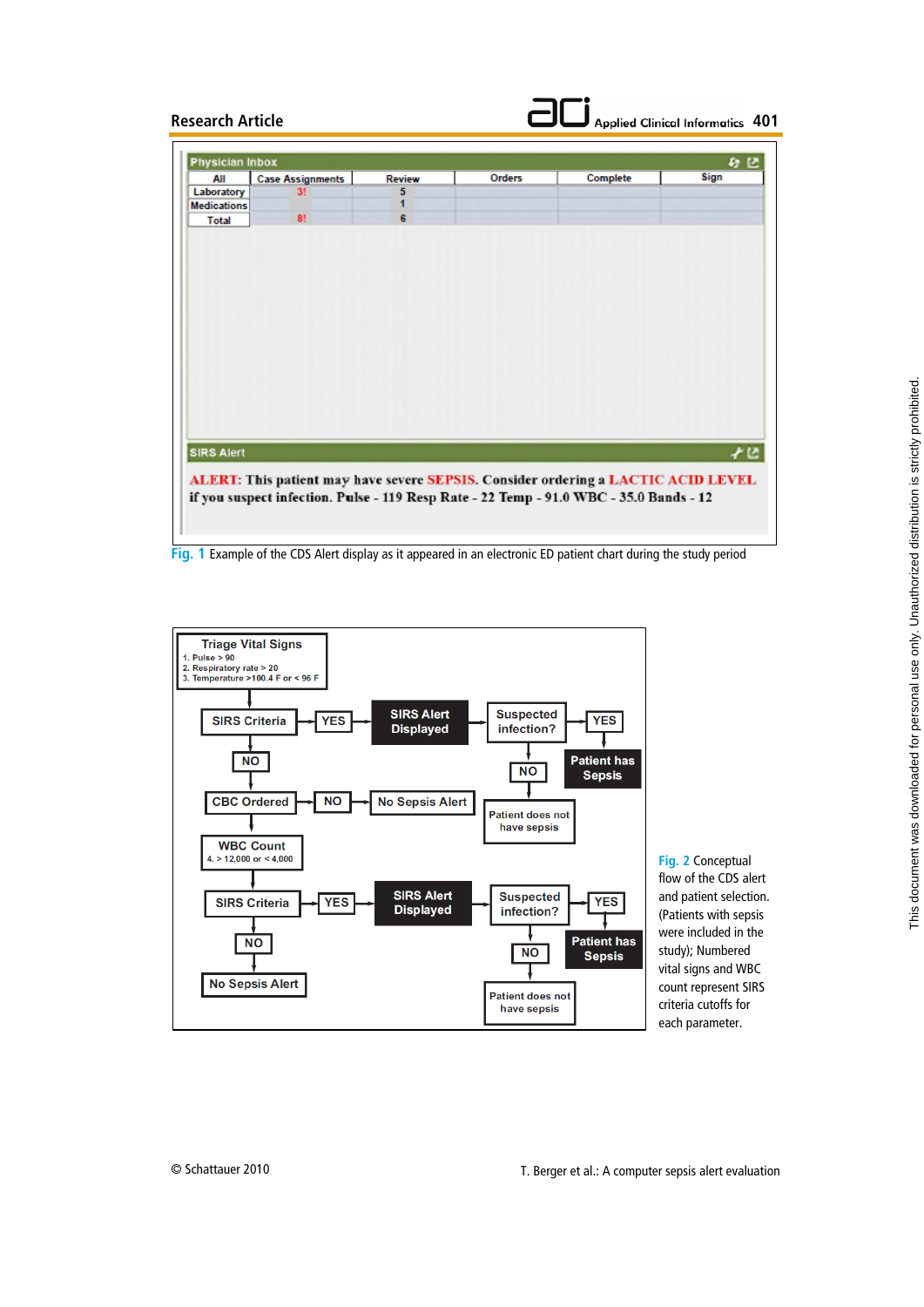

**Fig. 3** Percent of subjects with sepsis who had a lactate tested by month among all sepsis patients. An analysis of the proportion of lactate tests among all sepsis patients in the first two months following alert implementation (months 7 and 8, n= 87/836, 10.4%) compared with the last two months of the alert phase (months 11 and 12, n= 134/1033, 13.0%) demonstrated no decrease in lactate testing.

**Applied Clinical Informatics 402**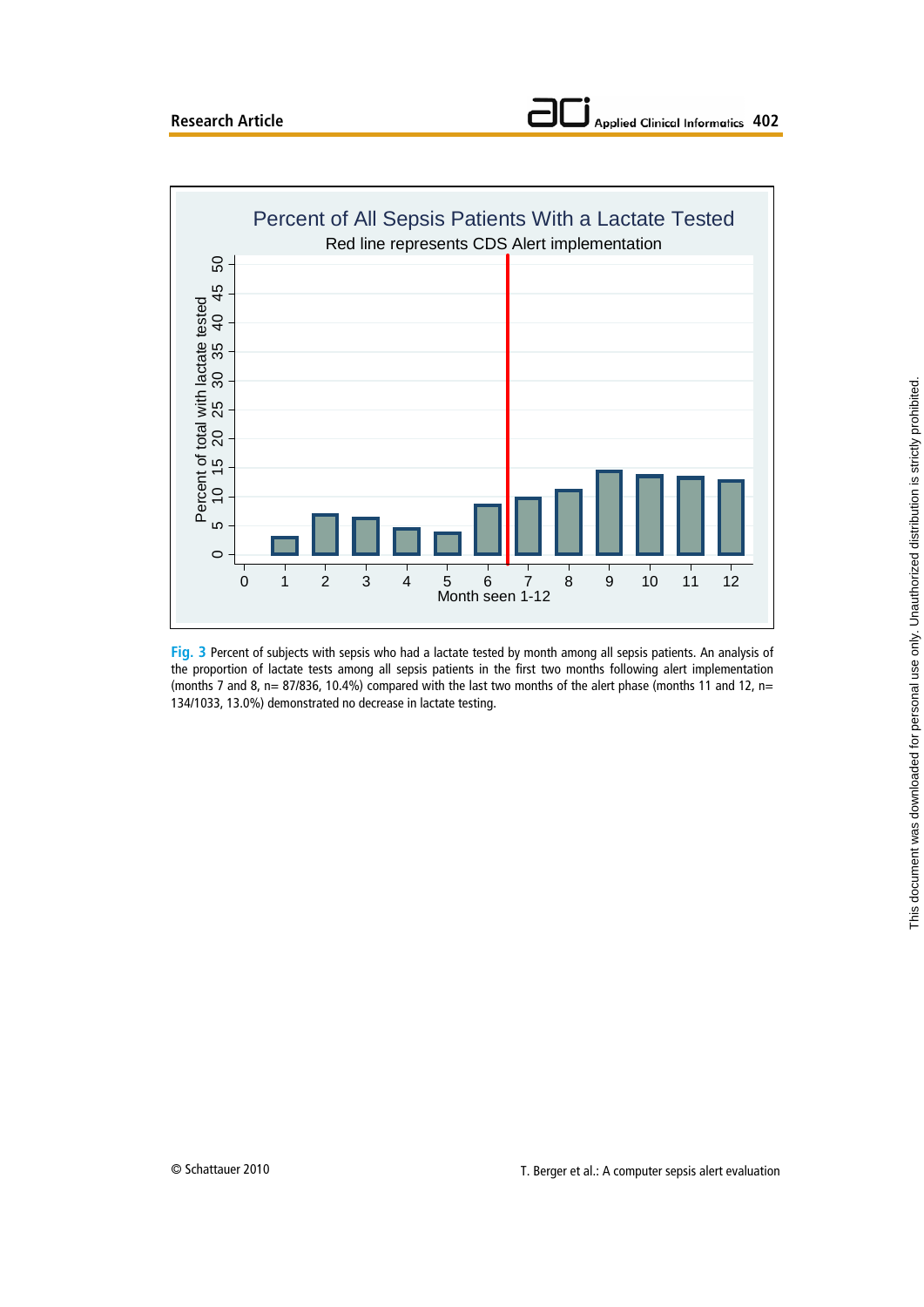



**Fig. 4** Percent of subjects with sepsis who had a lactate tested by month among all admitted sepsis patients. An analysis of the proportion of lactate tests among all admitted sepsis patients in the first two months following alert implementation (months 7 and 8, n= 70/267, 26.2%) compared with the last two months of the alert phase (months 11 and 12, n= 108/300, 36.0%) demonstrated no decrease in lactate testing.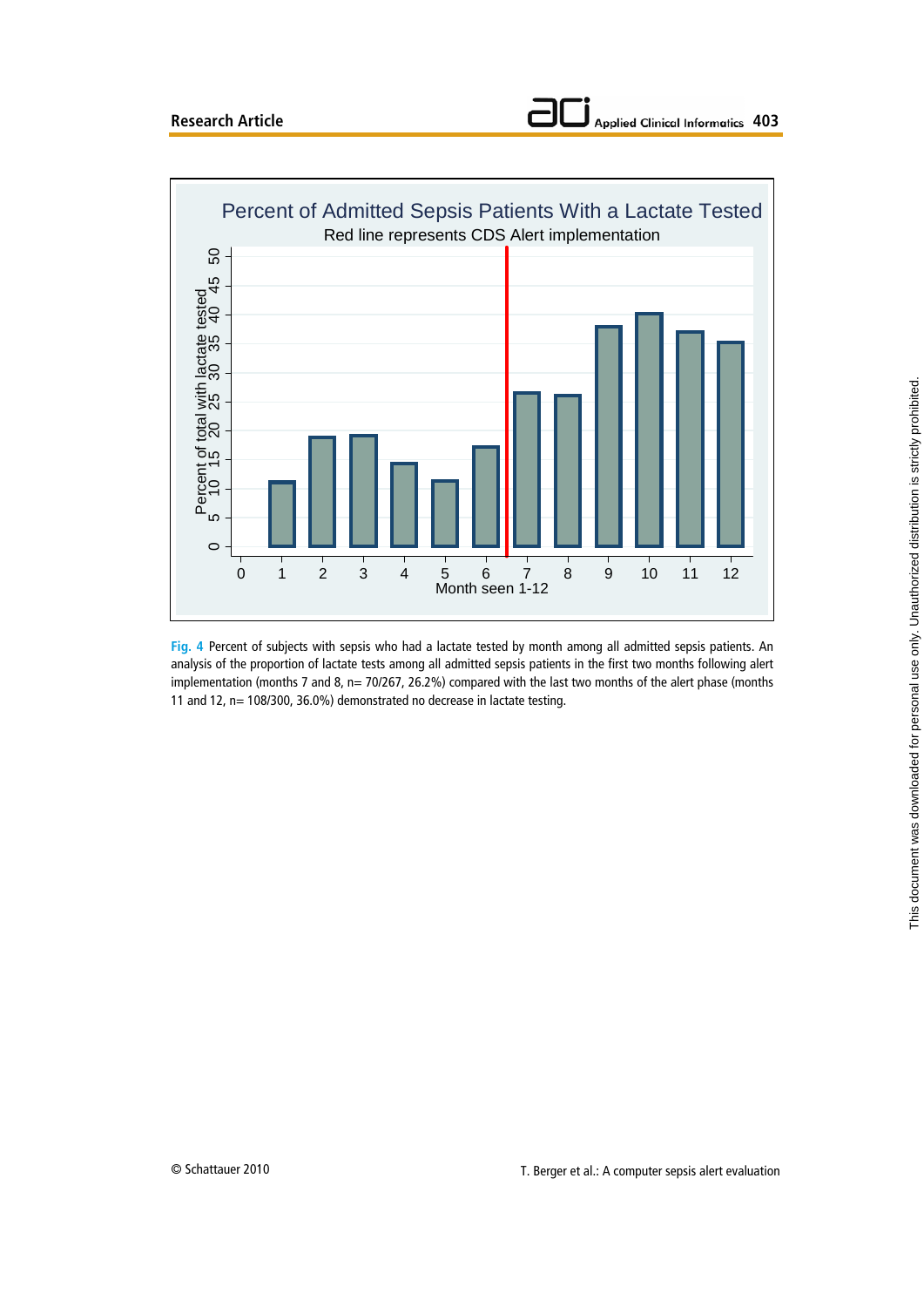|                                              |                  | <b>All patients</b><br>with sepsis |                        | <b>Admitted patients</b><br>with sepsis |              |  |
|----------------------------------------------|------------------|------------------------------------|------------------------|-----------------------------------------|--------------|--|
|                                              |                  | <b>Pre-Alert</b>                   | <b>Alert</b>           | <b>Pre-Alert</b>                        | <b>Alert</b> |  |
|                                              | $N = 2903$       | $N = 2893$                         | $N = 908$              | $N = 890$                               |              |  |
| <b>Demographic Characteristics</b>           |                  |                                    |                        |                                         |              |  |
| Age in years mean (standard deviation)       | 42.2 (17.6)      | 42.4 (18.2)                        | 53.6 (18.3)            | 54.3 (18.8)                             |              |  |
| Sex female N (%)                             |                  | 1721 (59.3)                        | 1703 (58.9)            | 450 (49.6)                              | 462 (51.9)   |  |
| Race n (%)                                   | Hispanic         | 1368 (47.1)                        | 1395 (48.2)            | 399 (43.9)                              | 353 (39.7)   |  |
|                                              | African American | 939 (32.4)                         | 810 (28.0)             | 300 (33.0)                              | 249 (28.0)   |  |
|                                              | White            | 265(9.1)                           | 321(11.1)              | 82 (9.0)                                | 122 (13.7)   |  |
|                                              | Other            | 331 (11.4)                         | 367 (12.7)             | 127 (14.0)                              | 166 (18.7)   |  |
| <b>Vital Signs mean (standard deviation)</b> |                  |                                    |                        |                                         |              |  |
| Temp (°F)                                    |                  | 99.2 (2.0)                         | 98.8(2.0)              | 99.1 (2.2)                              | 98.9(2.2)    |  |
| <b>Heart Rate (beats/min)</b>                | 104 (14.2)       | 104 (15.6)                         | 107 (16.6)             | 107(18.1)                               |              |  |
| <b>Respiratory Rate (breaths/min)</b>        | 19(5.3)          | 19(6.8)                            | 20(7.0)                | 20(6.9)                                 |              |  |
| Laboratory Data mean (standard deviation)    | $N = 1610$ t     | $N = 1592$ †                       | $N = 903$ <sup>+</sup> | $N = 884$ t                             |              |  |
| <b>White Blood Cell Count (cells/mm3)</b>    | 11.3(6.2)        | 12.0(6.9)                          | 12.5(7.1)              | 12.9(6.8)                               |              |  |
|                                              |                  |                                    |                        |                                         |              |  |

**Table 1** Demographics Characteristics, Presenting Vital Signs, and Laboratory Data Stratified by Alert Phase

† Reflects the number of subjects out of the total in each column who had a WBC count tested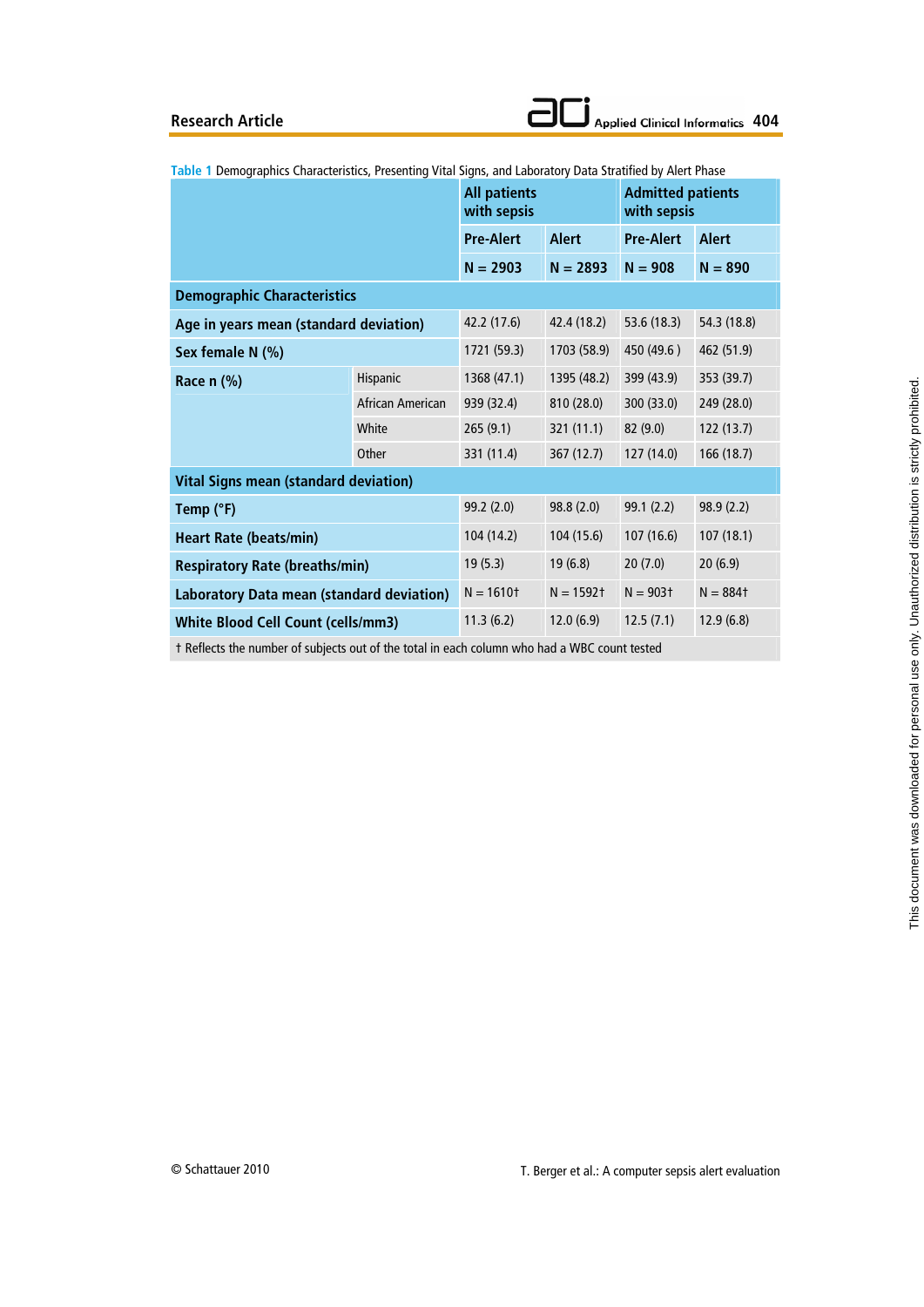| Table 2 Change in frequency of lactate tests ordered before and after the alert |  |  |
|---------------------------------------------------------------------------------|--|--|
|---------------------------------------------------------------------------------|--|--|

|                                      |                   |              | Lactate tests |              |                           |  |
|--------------------------------------|-------------------|--------------|---------------|--------------|---------------------------|--|
|                                      |                   | $\mathsf{n}$ | $n$ (%)       | % Difference | 95% CI of difference      |  |
| <b>All Patients</b>                  | <b>Pre-alert</b>  | 2903         | 151(5.2)      | 7.5          | $(6.0 \text{ to } 9.0)$   |  |
|                                      | <b>Post alert</b> | 2893         | 366 (12.7)    |              |                           |  |
| <b>Admitted</b><br><b>Patients</b>   | <b>Pre-alert</b>  | 908          | 139(15.3)     | 18.9         | $(15.0 \text{ to } 22.8)$ |  |
|                                      | <b>Post-alert</b> | 890          | 304 (34.2)    |              |                           |  |
| <b>Discharged</b><br><b>Patients</b> | <b>Pre-alert</b>  | 1995         | 12(0.6)       | 2.5          | $(1.7 \text{ to } 3.3)$   |  |
|                                      | <b>Post alert</b> | 2003         | 62(3.1)       |              |                           |  |

**Table 3** Change in frequency of hyperlactatemia in patients with lactate tested before and after the alert

|                                      |                   | n                 | $n$ (%)      | % Difference | 95% CI of difference      |
|--------------------------------------|-------------------|-------------------|--------------|--------------|---------------------------|
| <b>All Patients</b>                  | <b>Pre-alert</b>  | 151               | 33(21.9)     | 7.1          | $(-0.4 \text{ to } 14.6)$ |
|                                      | <b>Post alert</b> | 366               | 54 (14.8)    |              |                           |
| <b>Admitted</b><br><b>Patients</b>   | <b>Pre-alert</b>  | 139               | 33(23.7)     | 7.6          | $(-0.6 \text{ to } 15.8)$ |
|                                      | <b>Post-alert</b> | 304               | 49 (16.1)    |              |                           |
| <b>Discharged</b><br><b>Patients</b> | <b>Pre-alert</b>  | $12 \overline{ }$ | $\mathbf{0}$ | 8.1          | $(1.3 \text{ to } 14.9)$  |
|                                      | <b>Post alert</b> | 62                | 5(8.1)       |              |                           |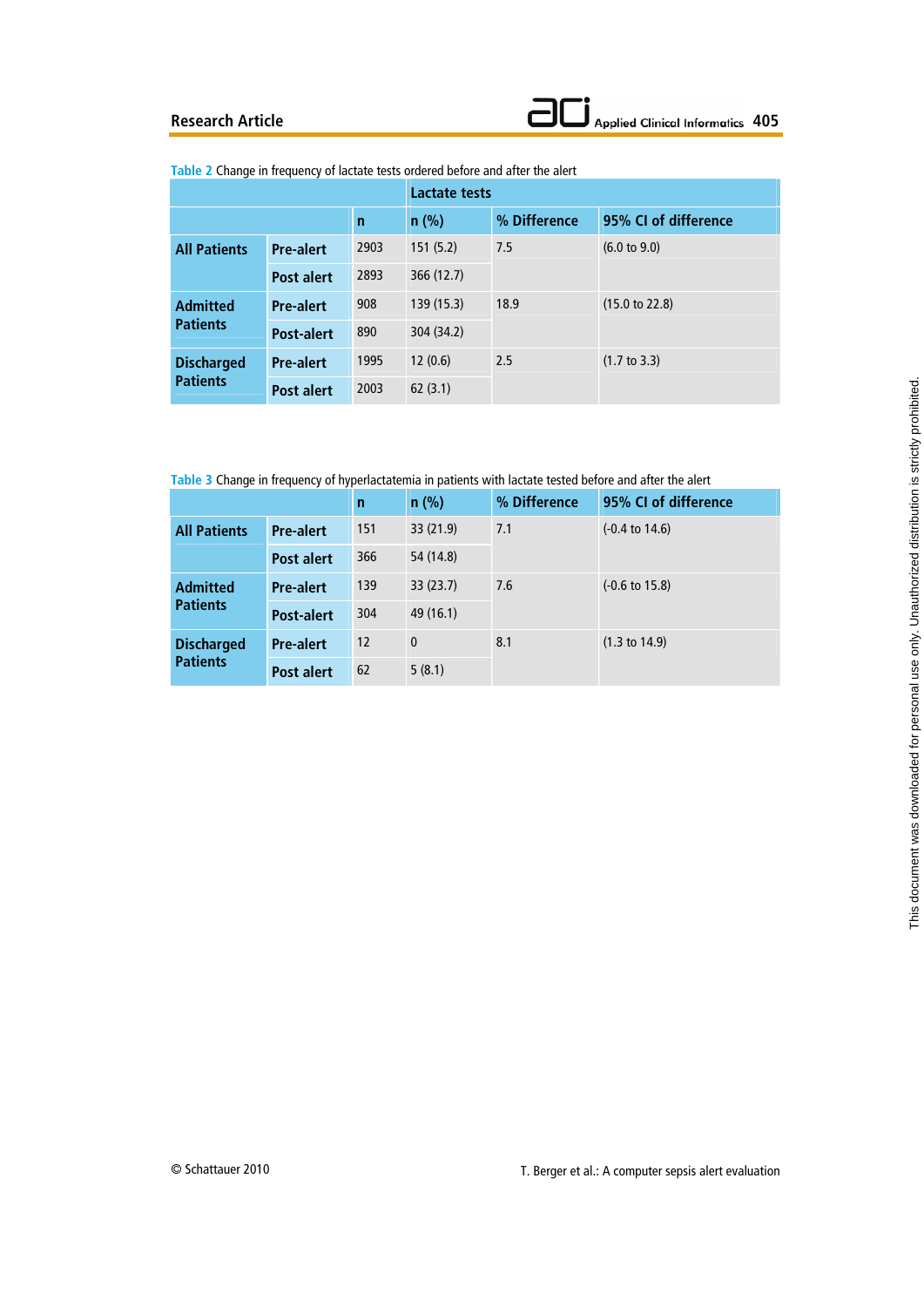# **References**

- 1. Strehlow MC, Emond SD, Shapiro NI, Pelletier AJ, Camargo CA, Jr. National study of emergency department visits for sepsis, 1992 to 2001. Ann Emerg Med 2006; 48(3): 326-331, 31 e1-3.
- 2. Shapiro N, Howell MD, Bates DW, Angus DC, Ngo L, Talmor D. The association of sepsis syndrome and organ dysfunction with mortality in emergency department patients with suspected infection. Ann Emerg Med 2006; 48(5): 583-590, 90 e1.
- 3. Marshall, John C. MD FRCSC; Cook, Deborah J. MD MSc, FRCPC; Christou, Nicolas V. MD PhD, FCCM; Bernard, Gordon R. MD; Sprung, Charles L. MD JD, FCCM; Sibbald, William J. MD FCCM. Multiple Organ Dysfunction Score: A reliable descriptor of a complex clinical outcome. Critical Care Medicine 1995; 23(10): 1638-1652.
- 4. Dellinger RP, Levy MM, Carlet JM, Bion J, Parker MM, Jaeschke R, et al. Surviving Sepsis Campaign: international guidelines for management of severe sepsis and septic shock: 2008 Crit Care Med 2008; 36(1): 296-327.
- 5. Mikkelsen ME, Miltiades AN, Gaieski DF, Goyal M, Fuchs BD, Shah CV, et al. Serum lactate is associated with mortality in severe sepsis independent of organ failure and shock. Crit Care Med. 2009; 37(5): 1670- 1677.
- 6. Trzeciak S, Dellinger RP, Chansky ME, Arnold RC, Schorr C, Milcarek B, et al. Serum lactate as a predictor of mortality in patients with infection. Intensive Care Med 2007; 33(6): 970-977.
- 7. Howell MD, Donnino M, Clardy P, Talmor D, Shapiro NI. Occult hypoperfusion and mortality in patients with suspected infection. Intensive Care Med 2007; 33(11): 1892-1899.
- 8. Husain FA, Martin MJ, Mullenix PS, Steele SR, Elliott DC. Serum lactate and base deficit as predictors of mortality and morbidity. Am J Surg 2003; 185(5): 485-491.
- 9. Meregalli A, Oliveira RP, Friedman G. Occult hypoperfusion is associated with increased mortality in hemodynamically stable, high-risk, surgical patients. Crit Care 2004; 8(2): R60-R65.
- 10. Claridge JA, Crabtree TD, Pelletier SJ, Butler K, Sawyer RG, Young JS. Persistent occult hypoperfusion is associated with a significant increase in infection rate and mortality in major trauma patients. J Trauma 2000; 48(1): 8-14; discussion 14-15.
- 11. Levy B. Lactate and shock state: the metabolic view. Curr Opin Crit Care 2006; 12: 315-321.
- 12. Rivers E, Nguyen B, Havstad S, Ressler J, Muzzin A, Knoblich B, et al. Early goal-directed therapy in the treatment of severe sepsis and septic shock. N Engl J Med 2001; 345(19): 1368-1377.
- 13. Jones AE, Focht A, Horton JM, Kline JA. Prospective external validation of the clinical effectiveness of an emergency department-based early goal-directed therapy protocol for severe sepsis and septic shock. Chest 2007; 132(2): 425-432.
- 14. Nguyen HB, Corbett SW, Steele R, Banta J, Clark RT, Hayes SR, et al. Implementation of a bundle of quality indicators for the early management of severe sepsis and septic shock is associated with decreased mortality. Crit Care Med 2007; 35(4): 1105-1112.
- 15. Trzeciak S, Dellinger RP, Abate NL, Cowan RM, Stauss M, Kilgannon JH, et al. Translating research to clinical practice: a 1-year experience with implementing early goal-directed therapy for septic shock in the emergency department. Chest 2006; 129(2): 225-232.
- 16. Shapiro NI, Howell MD, Talmor D, Lahey D, Ngo L, Buras J, et al. Implementation and outcomes of the Multiple Urgent Sepsis Therapies (MUST) protocol. Crit Care Med 2006; 34(4): 1025-1032.
- 17. Jones AE et al. Lactate clearance vs central venous oxygen saturation as goals of early sepsis Ttherapy: A randomized clinical trial. JAMA 2010; 303(8): 739-746.
- 18. Carlbom DJ, Rubenfeld GD. Barriers to implementing protocol-based sepsis resuscitation in the emergency department – results of a national survey. Crit Care Med 2007; 35(11): 2525-2532.
- 19. Kuperman GJ, Teich JM, Bates DW, Hiltz FL, Hurley JM, Lee RY, et al. Detecting alerts, notifying the physician, and offering action items: a comprehensive alerting system. Proceedings of AMIA Annual Fall Symposium 1996; 704-708.
- 20. Garg AX, Adhikari NK, McDonald H, Rosas-Arellano MP, Devereaux PJ, Beyene J, et al. Effects of computerized clinical decision support systems on practitioner performance and patient outcomes: a systematic review. JAMA 2005; 293(10): 1223-1238.
- 21. Wilson GA, McDonald CJ, McCabe GP Jr. The effect of immediate access to a computerized medical record on physician test ordering: a controlled clinical trial in the emergency room. Am J Public Health 1982; 72: 698-702.
- 22. Schriger DL, Baraff LJ, Rogers WH, Cretin S. Implementation of clinical guidelines using a computer charting system. Effect on the initial care of healthcare workers exposed to body fluids. JAMA 1997; 278: 1585-1590.